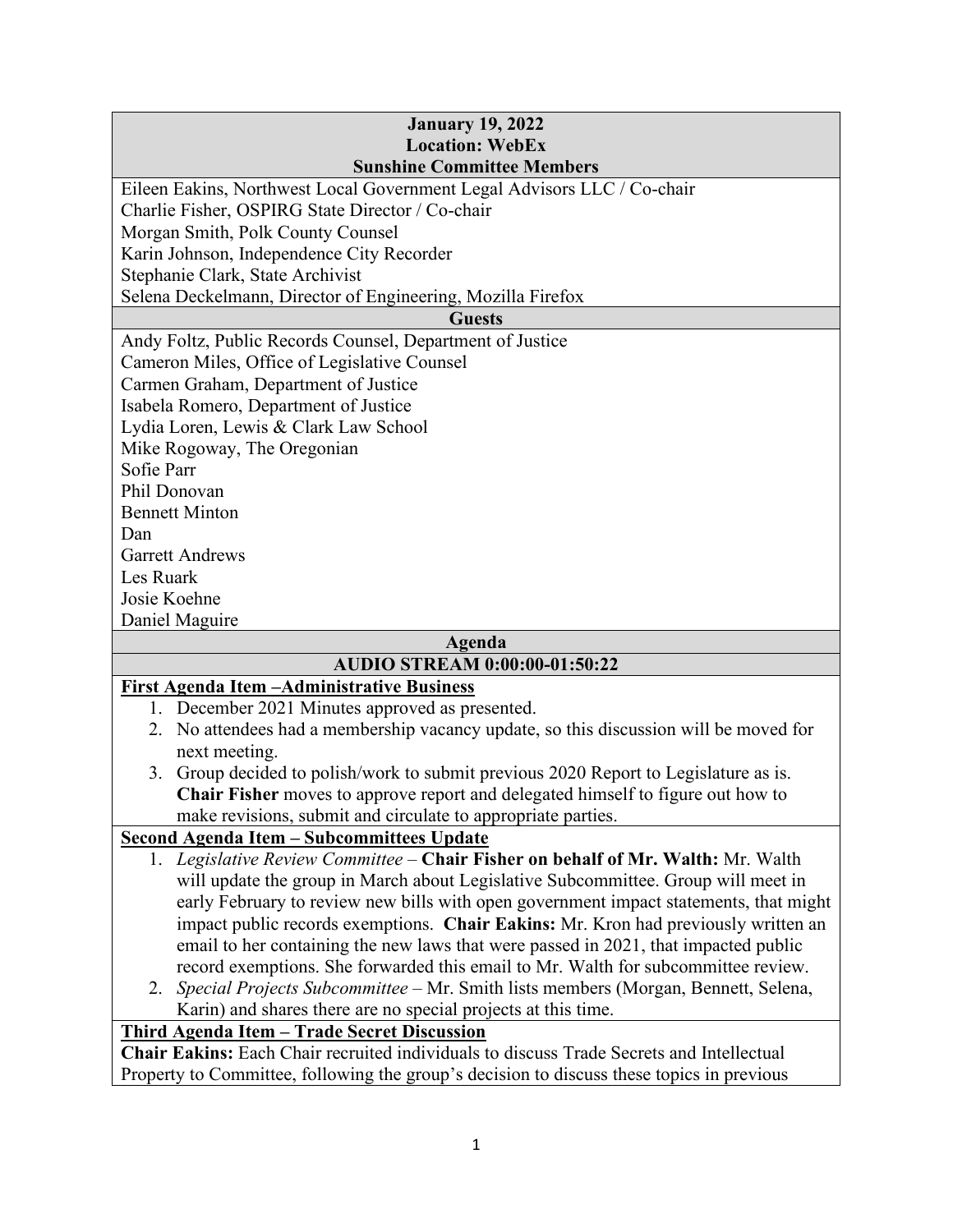meetings. She introduces **Professor Lydia Loren** from Lewis & Clark Law School, to present – Ms. Loren displays slideshow to discuss with group.

Introduction to trade secrets and its core elements (copyright, patent, trademark, and trade secrets). in the realm of intellectual property. Copyright and Patent Laws (generally discussing "utility patents" new and nonobvious inventions that are disclosed to the public) are exclusively Federal Laws (aka "Broad Preemptive Suite") which means no room for states to have any copyright/patent protection in these areas. Trademarks and trade secrets have Federalism competent – federal and state law protection.

Why are there trade secret protections?

- 1. There are certain things that competitors should not do to one another e.g., misappropriation of a trade secret.
- 2. Top-level protection creates an incentive for individuals and companies to invest in the creation of valuable information/innovations.
- 3. The protection a patent receives is high-quality. Because the public gets disclosure of information - quid pro quo on disclosure.
- 4. For trade secrets, we are not disclosing it, so the public isn't getting that knowledge.

Uniform Trade Secrets Act was created in 1985, Oregon adopted this act in 1987. Each time a state adopts this act, they can make changes to wording – Oregon has done that. In both state and federal laws there is a trend line of greater protection over time. Congress adopted Defend Trade Secrets Act, which granted civil action of trade secret law in 2016. Oregon has made it easier to get trade secret protection and perhaps, protecting more information than the Uniform Act might normally protect. The Uniform Act doesn't have the public side to it – this act only applies to competitors. Federal Statue is almost identical to Uniform Act. ORS 646.461: information that has independent economic value from being not generally known from public or competitors. Its value must stem from its secrecy. **Chair Fisher:** asks about holes between state and federal law. **Ms. Loren:** the Defense Grade Secret Act is only 5 years old, so there's not a ton of litigation. This kind of scenario is probably not too likely because Federal Statue is narrow, and Oregon is broader.

Judge will evaluate if there really is a trade secret. The disclosure of the trade secret is given to the Judge, under seal for protection. The person asserting trade secret ownership must fulfill these requirements:

- a. Must identify exactly what information is alleged to be a trade secret
- b. Prove that it is not "generally known" or "readily ascertainable"
- c. Identify the commercial value it has by being kept secret from competitors
- d. Demonstrate measures taken to protect information's secrecy

2) Trade secret owner must demonstrate misappropriation (Trade secrets are protected against "misappropriation" e.g., acquired the trade secret through improper means (hacking a computer system) or disclosing or using a trade secret when you have a duty not to disclose or use e.g., an employee with knowledge of employer's trade secret information).

**Ms. Deckleman** asks about incentivizing an innovation. **Ms. Loren:** trade secrets don't help advance knowledge like patents do because they require disclosure. So, there is an incentive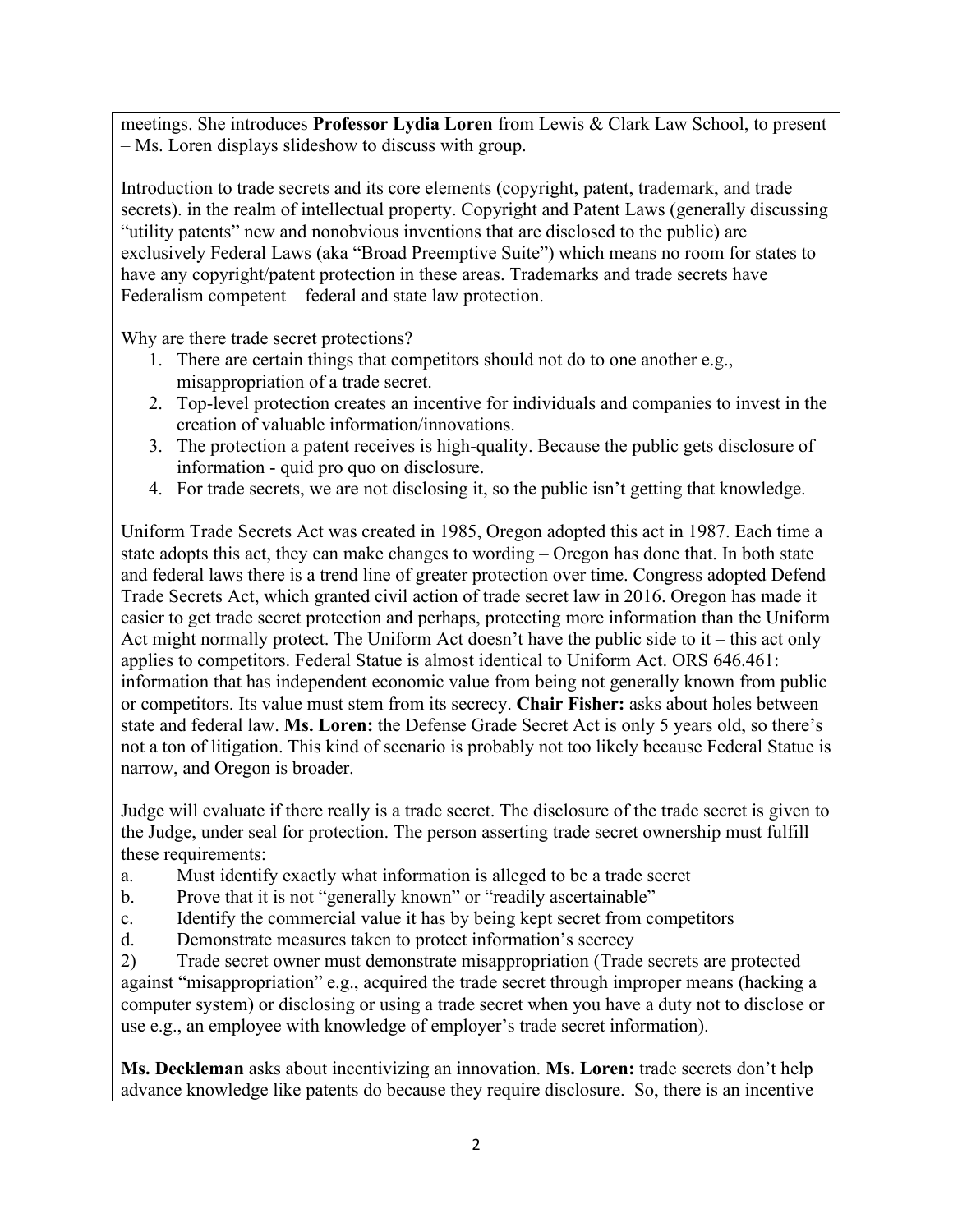to have kinds of information you can exploit without disclosing it e.g., the sequence of ingredients, or the temperature at which something is developed.

**Chair Fisher:** Questions if a state agency disclosing information they had (and deemed to have public interest) prevail over the trade secret? Or if information was deemed not a trade secret, and later through perhaps judicial process, was determined to be a trade secret, would this qualify as misappropriation? **Ms. Loren:** explains she is not an expert in public records law and does not know the answer to the questions. Trade secrets are a protection a state decides to grant, and that state has the authority to decide how the law will be shaped.

**Chair Eakins** asks if someone were to sue a public entity for misappropriation of trade secret, how are damages determined? **Ms. Loren:** Uniform Act and ORS provides damage remedy for actual harm, so you'd need to prove the actual loss of value, because of the disclosure. Or if a competitor is using the information and they haven't disclosed, but they are gaining profit. Then you'd have a disgorgement of the ill-gained profits. With a public official, we wouldn't be talking about disgorgement but of acts of harm. A monetary award against the state, you'd have to bring up sovereign immunity.

**Mr. Smith:** If government officials release documents that are perceived as trade secrets, would a ROI that someone argues in trade secret, invalidate trade secret protections since it's publicly known? **Ms. Loren:** once information is "generally known" it no longer qualifies as not being "generally known". It will affect what type of damages you get.

Second guest speaker introduced. **Mr. Mike Rogoway,** Technology Business Reporter with the Oregonian:

The Oregonian started looking at Google's plans to expand its data centers in the Dallas, the company wanted a new package of tax breaks, and a new deal to ensure they had enough water to cool their office. He had a chat with Dave Anderson (Facilities Director of Google) and walked through the report. He forgot to discuss Google's water consumption, so he followed up to Mr. Anderson via email. His email was an exhibit in the lawsuit Google filed against him and the paper, asserting that Google's water consumption was a trade secret and were exempt from disclosure.

The Dallas collected, maintained, and owned the information as the operator of the City's Public Water Utility. The city filed the lawsuit, not Google - companies can contractually oblige their cities to enforce a company's understanding of what constitutes a trade secret. The city has a non-disclosure agreement (NDA) with Google, and it does not mention water use. The Oregonian appealed to the Wasco County DA and the DA ruled that water use did not meet the definition of a trade secret. The Dallas won on appeal and the city filed a response. The Dallas who is being represented by the Reporters Committee for Freedom of the Press, has not responded yet. This litigation began in September and is ongoing.

An argument made by The Dallas is that Google's water use in other centers is public because there's been litigation or public records finds. DA did not rule on this either.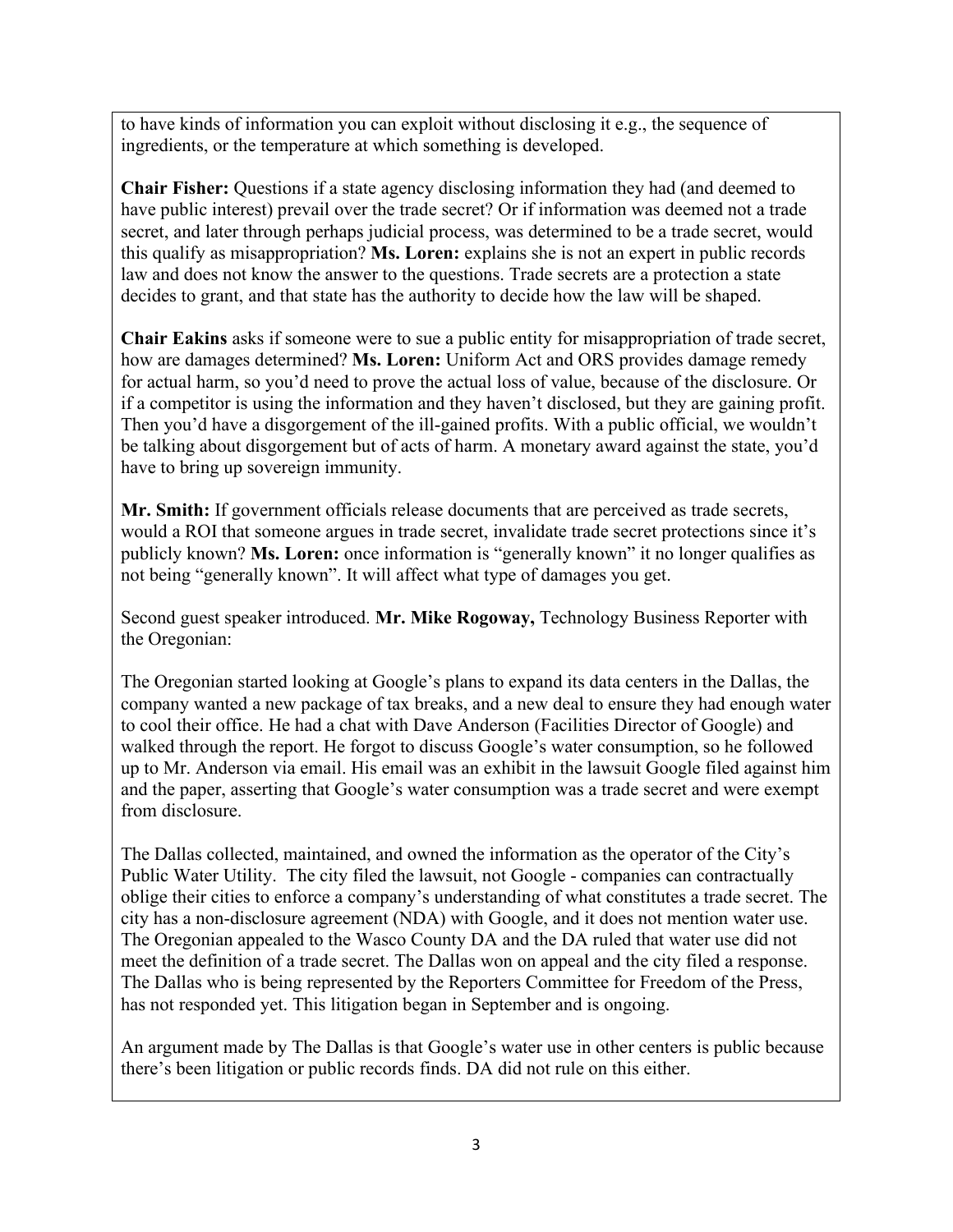It did not occur to him this could be a trade secret; he mentions he's worked with many other cities who have previously responded to public records requests about this kind of information. Willamette Week published this last year their list of residential customers with largest water use in Portland. Our current process allows companies to intervene and delay disclosure.

**Chair Fisher:** wonders if there has been conversation about the public interest or if it has solely been litigation on if this is a trade secret. The public balancing test seems easier to conduct rather than examine for a trade secret. Questions if the government folks have had a lot of experience determining something is a trade secret, but there's public interest, so you must disclose it. or is it mostly just competitors trying to get an advantage. **Mr. Rogoway:** The Dallas made the argument that it doesn't constitute a trade secret and that there is public interest. The DA did not rule on whether there is a public interest in disclosure, he said there is no reason to rule on that question, because this is not a trade secret. **Chair Fisher** adds that it would be in the private interest not to have it disclosed. There's no public interest in trade secrets being secret. **Chair Eakins:** expresses disagreement since Ms. Loren explained there may be a public interest in promoting competition and enabling certain companies to keep information private. There could be public interest in the confidentiality side of things.

**Mr. Rogoway:** files very little public records requests, it's not what he focuses on. **Mr. Foltz:** there are qualified immunity provisions both in PR law and Oregon's UTSA and both have a good faith requirement. It would not be a good faith disclosure under the UTSA, to disclose something that does meet the definition of misappropriation. So how does that work when you have a trade secret public records exemption, that says regardless of if it's a trade secret, it's a public interest and requires disclosure. The PRR's that he sees most often are those that have been appealed involving state agencies.

**Mr. Smith:** usually this comes up with vendors, and their competitors, making PRR's for what that vendor is currently contracted in. A competitor made a PRR trying to seek information of the pricing of commissary of food in jail. The contract with the vendor, outlined certain portions of the contract are confidential. It would be better to find some way to get the government out from being the middleman in these. The Dallas are like clients he's represented in that they don't have a ton of resources to defend themselves against these big companies, like Google. Question about conditional disclosure if its disclosed, then it's no longer a trade secret. Feels odd organizationally to have a trade secret as a conditional disclosure - the very nature of a trade secret is that it's in the public interest to not be disclosed. He argues it's an incongruity within the law.

**Mr. Foltz:** states he put together the primer (as a non-committee member he is not acting on behalf of the AG). There was 1 unreported case, trial decision, in Chevron. One of the most recent cases where the AG did not decide on if the information was in fact a trade secret, she stated that regardless of it was a trade secret or not, the public interest required disclosure. The information that the AG ordered the agency to disclose, was obtained under some assurance that confidentiality would be maintained. The Trial Judge overruled the AG on that stating the information did qualify as trade secret because it was obtained with the assurance of confidentiality, therefore citing misappropriation. There is some ambiguity between trade